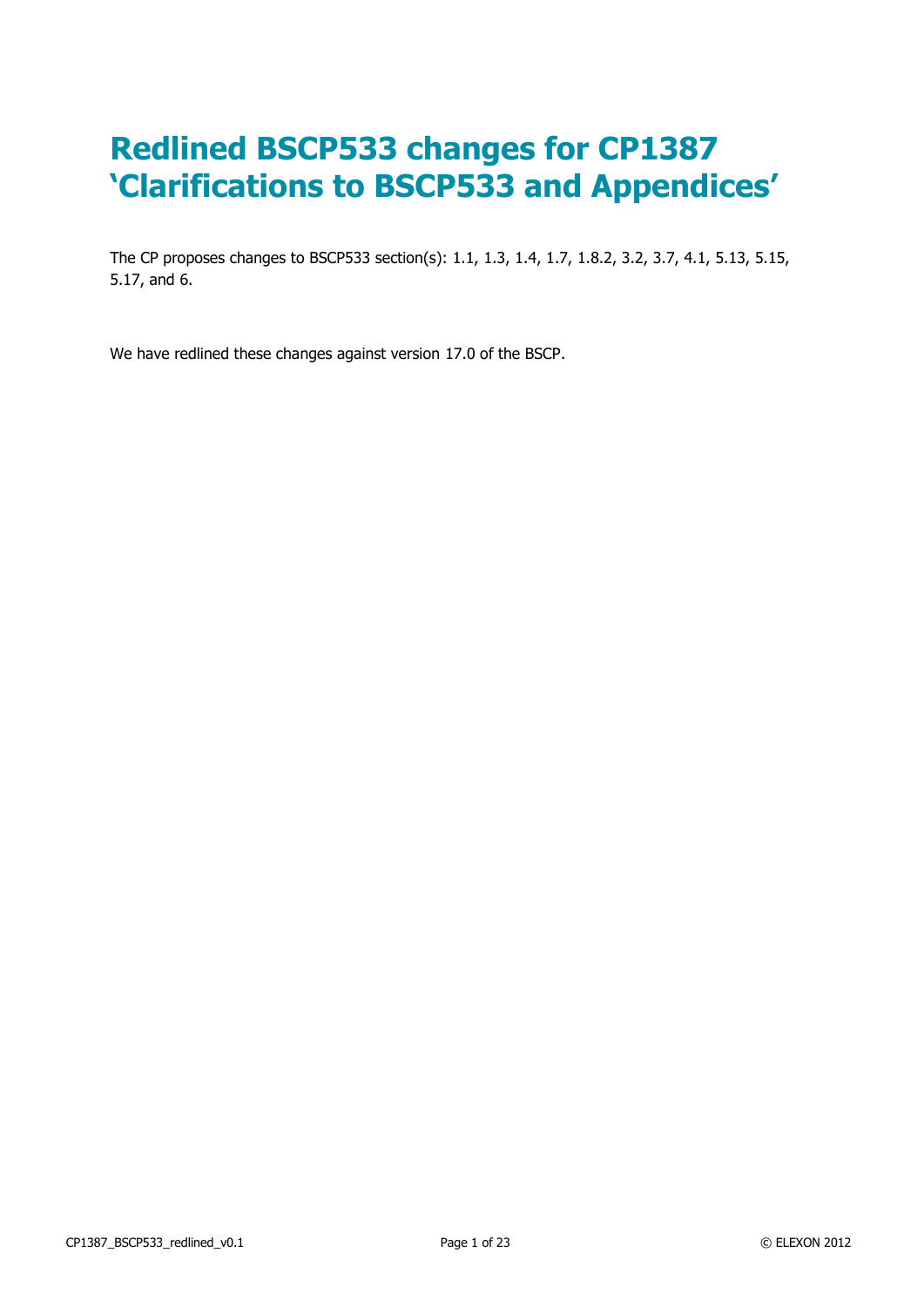#### **1. INTRODUCTION**

#### **1.1 Scope and Purpose of the Procedure**

This BSC Procedure covers the provision of Output Data and Market Indicator Data to the Performance Assurance Reporting and Monitoring System (PARMS) or the Performance Assurance Administrator (PAA). The data will be utilised within the following PARMS techniques.

- Technical Assurance
- Removal of Qualification
- Monitoring and Reporting
- Peer Comparison (public and non public)
- Supplier Charges
- Error and Failure Resolution

The procedure will also cover the following techniques that are associated with the PARMS Service:

- (i) Monitoring and Reporting; and
- (ii) Peer Comparison (public and non-public)

The process will not cover internal activities carried out by the Performance Assurance Administrator at the BSCCo.

All data specified in this BSCP to be sent to PARMS should be emailed to parms@parms.bsccentralservices.com.

All data specified in this BSCP to be sent to PAA should be sent to paa@elexon.co.uk.

All PARMS reports will be issued from donotreply@parms.bsccentralservices.com.

All PARMS queries should be raised via the BSC Service Desk (email: bscservicedesk@logica.com; telephone: 0870 010 6950).

#### **No Change to 1.2**

#### **1.3 Main Users of the Procedure and their Responsibilities**

This procedure will be used by authorised staff from Suppliers, Supplier Agents, SMRAs and BSC Agents. BSCCo will use this procedure for the provision of Market Indicator and standing data to the PAA. The procedure also provides an interface to data providers and to the BSC Panel and PAB (which will receive reports via this procedure).

The procedure will be used by the PAA for the collation and validation of data.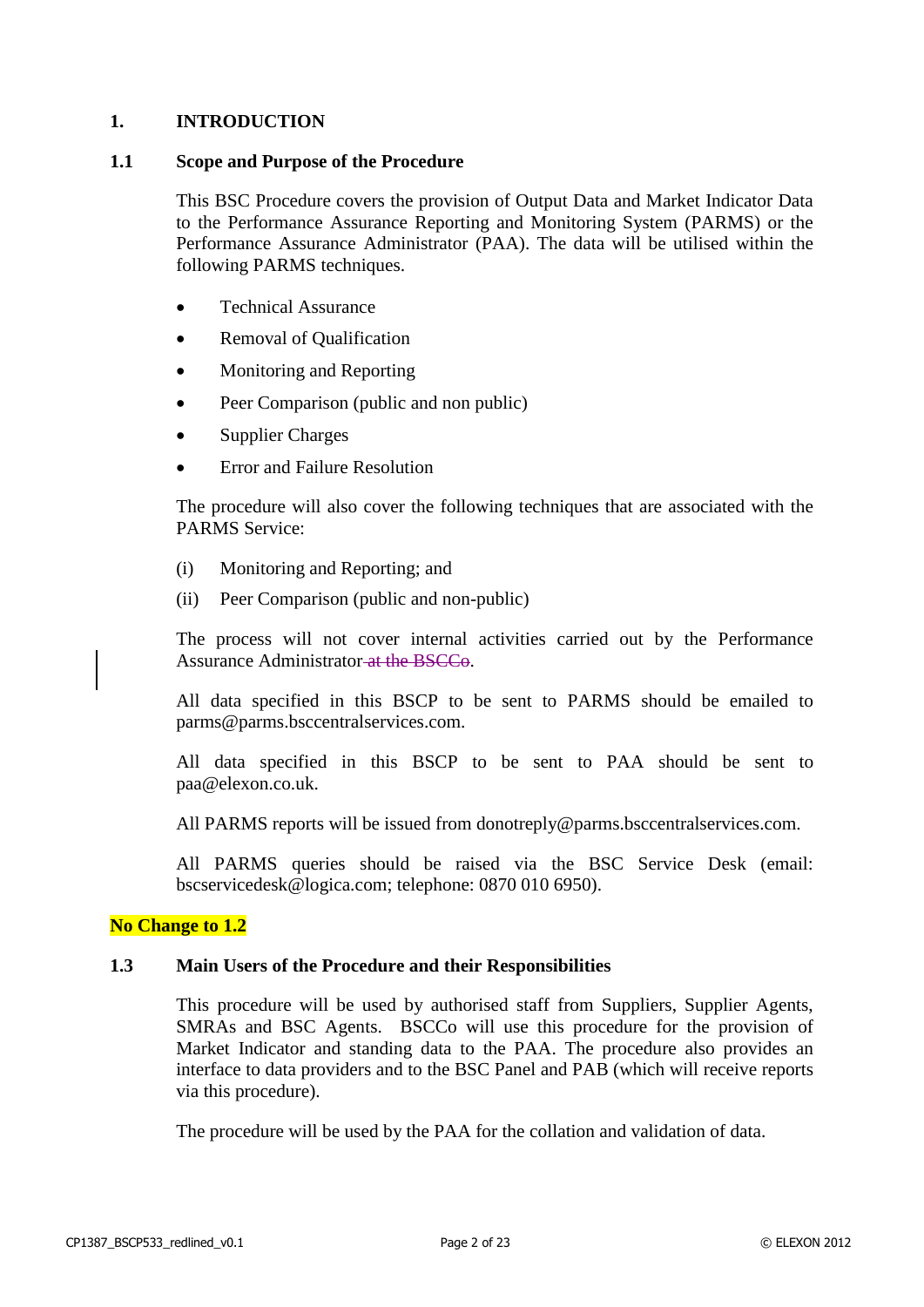Throughout this procedure timescales are referred to in relation to the number of wWorking  $d$ Days (WD), unless specifically stated otherwise. Where this procedure requires a communication to be issued on a given working day, users are asked to note the provisions for deemed receipt of post, fax and email set out in Section H of the BSC. When using email, users are advised to send the communication by 1600 hours in order to ensure its delivery by 1700 hours.

#### **1.4 Use of the Procedure**

The procedure provides details of the manner in which data should be provided to PARMS, the BSC Service Desk or the PAA, the process for querying the data and the manner in which Ad hoc Data and Drill Down dData can be obtained.

### **No Change to 1.5**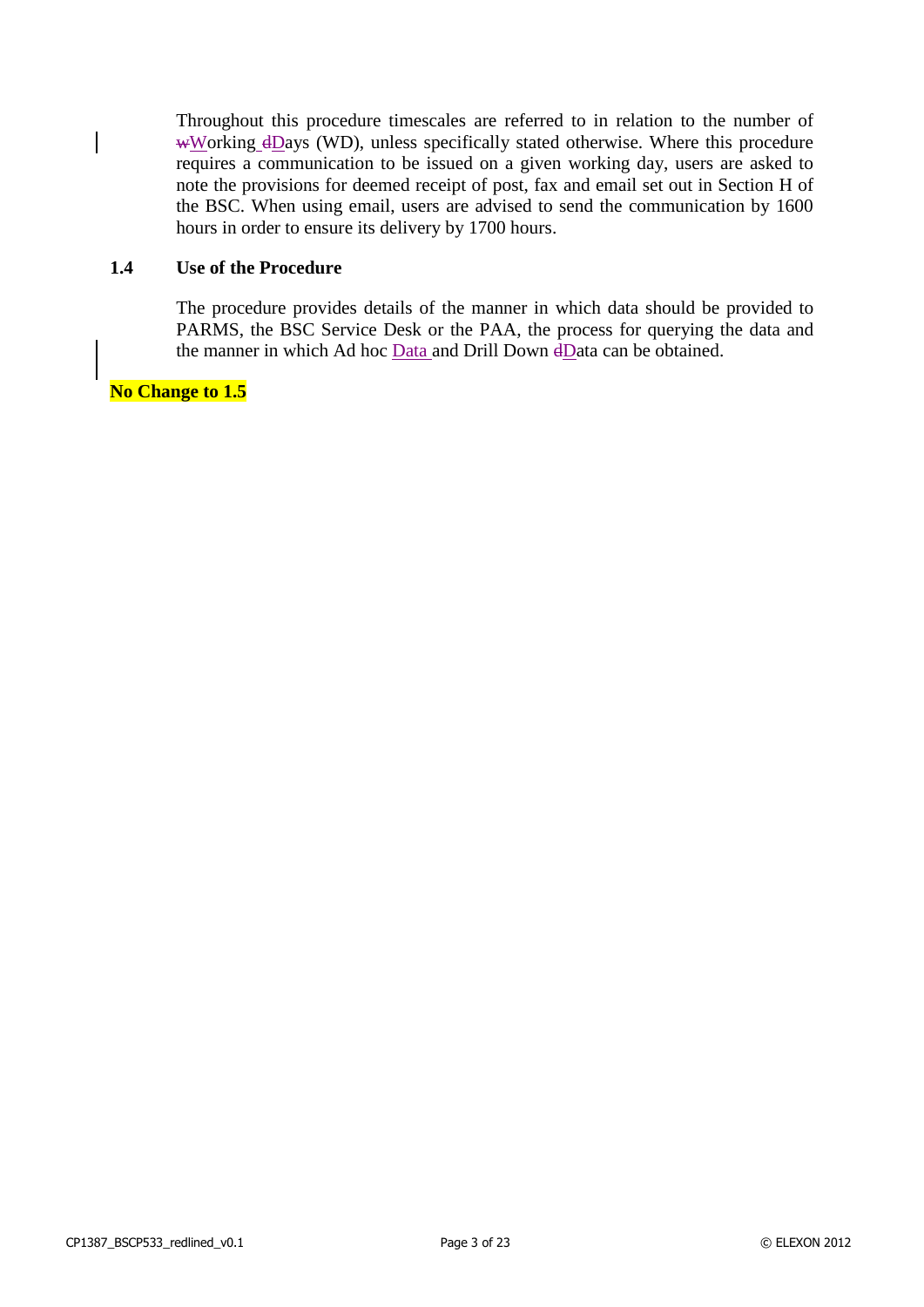#### **No Change to 1.6**

#### **1.7 Assistance with using the Procedure**

All queries about the use of this BSC Procedure should be made in the first instance to the Performance Assurance Administrator (PAA).

#### **1.8 Acronyms and Definitions**

#### No Change to 1.8.1

#### *1.8.2 Definitions*

**Routine Performance Monitoring Report:** is a monthly report, in respect of performance against the sSerials specified within the calculation guidelines, as being part of the suite of sSerials that contribute to the Routine Performance Monitoring Report, submitted by each Supplier, or by the Supplier's appointed agents on behalf of each Supplier, for each GSP Group (or across all GSP Groups, as specified in the calculation guidelines) in which it is operating, or by a SMRA for SMRA sSerials.

**Routine Performance Monitoring Log:** will contain the Drill Down or Ad-hoc Data requested of Suppliers by the PAA, in agreed format and timescales.

**Drill Down Data:** is the data that is required such that:

- (a) a calculation, the output of which is included within the Supplier's Routine Performance Monitoring Report, can be re-performed; and
- (b) the context and variability of a measure that is included within the Supplier's Monthly Performance Report can be established.

Drill down data requests can be made within 3 months of receipt of validated reports.

**Ad-hoc Data:** Any additional Performance data which can be requested only by a specific PAB mandate. It is assumed that such data will not be required on a regular basis.

**Late Data:** If data is not received by its due date, as stated within the calendar published by the PAA (see Appendix 5.9), it will be defined as late.

**Output Data:** is the performance data supplied, as referred to in paragraphs 5.2 to 5.5 by the Data Providers for input into the PARMS I.T. system.

**Market Indicator Data:** is data supplied as referred to in paragraph 5.8.

**Data Provider:** is a party responsible for providing data directly into PARMS. Data Providers are the CDCA, Suppliers (or Supplier Agents on behalf of their Suppliers), SMRAs, SVAA and the PAA.

**Timing of activities:** For the purposes of this BSCP and its Appendices  $+(x)$  WD means a number of WD exclusive of and following the day on which the start event occurs. -(x) WD means a number of WD exclusive of and prior to the day on which the start event occurs.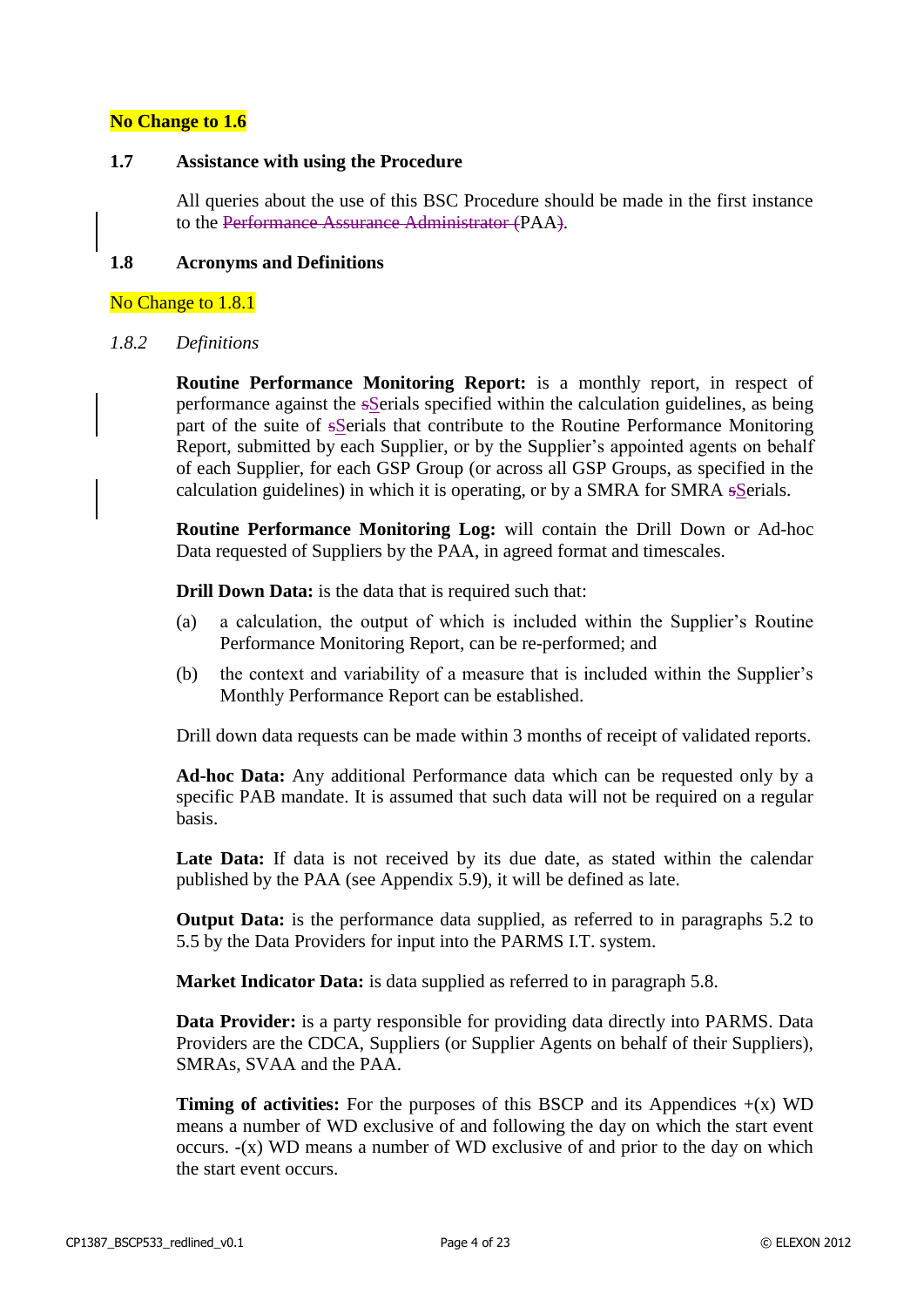PARMS: Throughout this procedure PARMS refers to the PARMS IT system and PAA refers to the activities carried out by BSCCo in accordance with Section Z of the BSC.

**Service Level:** The level of performance should be achieved against each Serial and Standard as stated in the Calculation Guidelines (refer to Appendix B PARMS Calculation Guidelines)

No Change to Section 2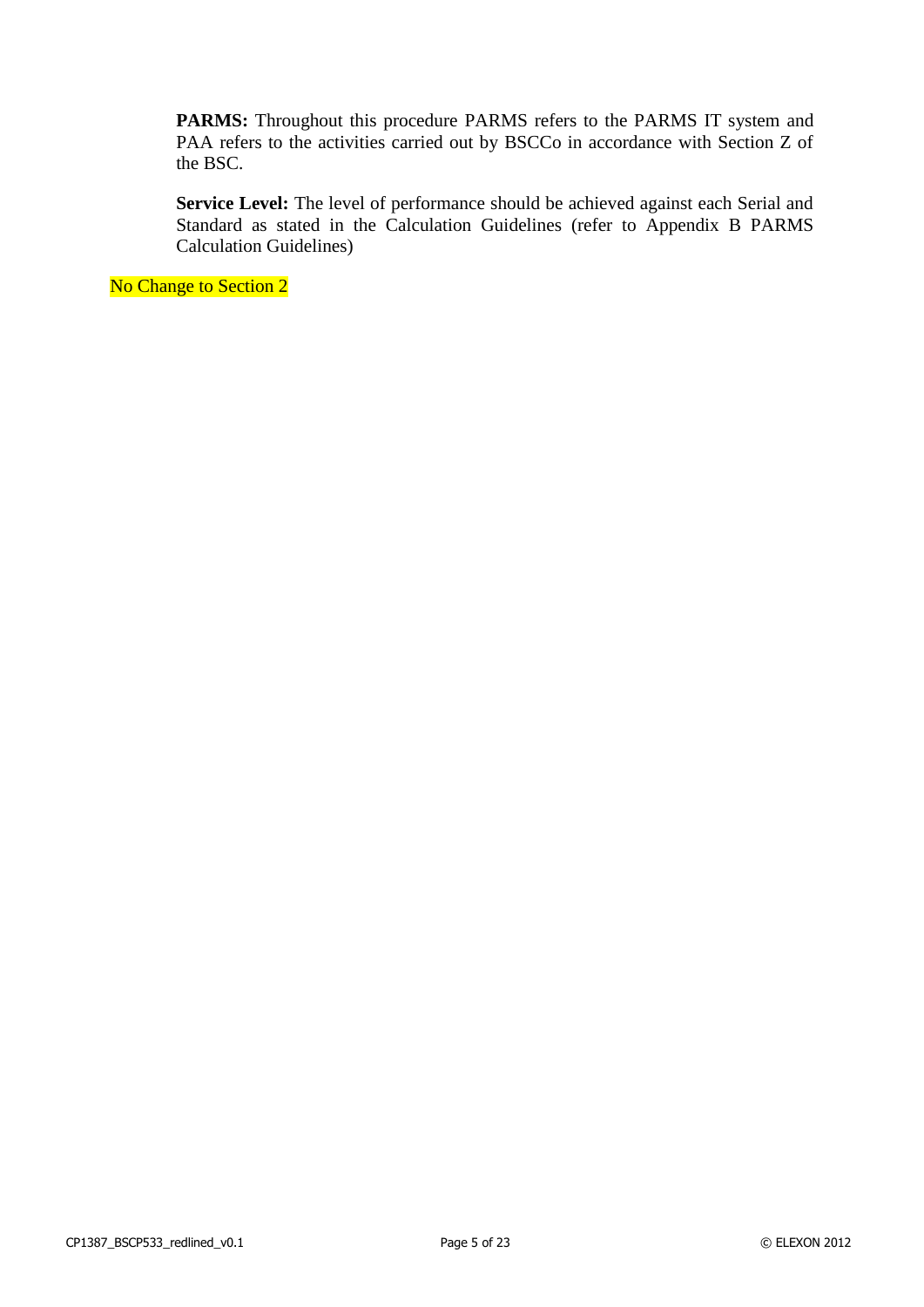### **3. PARMS DATA PROVISION - INTERFACE AND TIMETABLE INFORMATION**

## **No Change to 3.1**

#### **3.2 Provision of Data Provider Information (DPI)**

| <b>REF</b>         | <b>WHEN</b>                                                     | <b>ACTION</b>                                                                                                                             | <b>FROM</b>  | <b>TO</b>    | <b>INFORMATION REQUIRED</b>                                                                                                                                                                                                                     | <b>METHOD</b> |
|--------------------|-----------------------------------------------------------------|-------------------------------------------------------------------------------------------------------------------------------------------|--------------|--------------|-------------------------------------------------------------------------------------------------------------------------------------------------------------------------------------------------------------------------------------------------|---------------|
| 3.2.1              | $By +15 WD of the$<br>end of the<br><b>R</b> reporting Pperiod. | Suppliers send DPI file (as defined in<br>BSCP533 Appendix A: 'PARMS Data<br>Provider File Formats') by Email.                            | Supplier     | <b>PARMS</b> | Complete file containing all Supplier<br>Agents appointments for the<br>Reporting Pperiod. In accordance<br>with BSCP533 Appendix $A - PARNS$<br>Data Provider File Formats and<br>BSCP533 Appendix B - PARMS<br><b>Calculation Guidelines.</b> | Email         |
| 3.2.2a             | $By +1 WD of 3.2.1$                                             | Log receipt of data, validate and<br>acknowledge successful processing of<br>data.                                                        | <b>PARMS</b> | Supplier     | Acknowledgement text on Email                                                                                                                                                                                                                   | Email         |
| 3.2.2 <sub>b</sub> | $By +1 WD of 3.2.1$                                             | Log receipt of data, validate and<br>acknowledge unsuccessful processing of<br>data.                                                      | <b>PARMS</b> | Supplier     | Acknowledgement text on Email                                                                                                                                                                                                                   | Email         |
| 3.2.3a             | By $+1$ WD of 3.2.2a                                            | Receive positive acknowledgment.<br>No further action required.                                                                           | <b>PARMS</b> | Supplier     |                                                                                                                                                                                                                                                 | Email         |
| 3.2.3 <sub>b</sub> | By $+1$ WD of 3.2.2b                                            | Receive negative acknowledgment.<br>Supplier must resubmit DPI in correct<br>format in accordance with 3.11. Process<br>returns to 3.2.1. | <b>PARMS</b> | Supplier     |                                                                                                                                                                                                                                                 | Email         |
| 3.2.4              | At 18 WD and 22<br>WD after end of<br>Reporting period          | Send data completeness notification.                                                                                                      | <b>PARMS</b> | Supplier     | List of those Serials received and<br>missing by Serial and Data Provider.                                                                                                                                                                      | Email         |
| 3.2.5              | $By +1 WD of 3.2.4$                                             | Receive data completeness notification.                                                                                                   | <b>PARMS</b> | Supplier     |                                                                                                                                                                                                                                                 | Email         |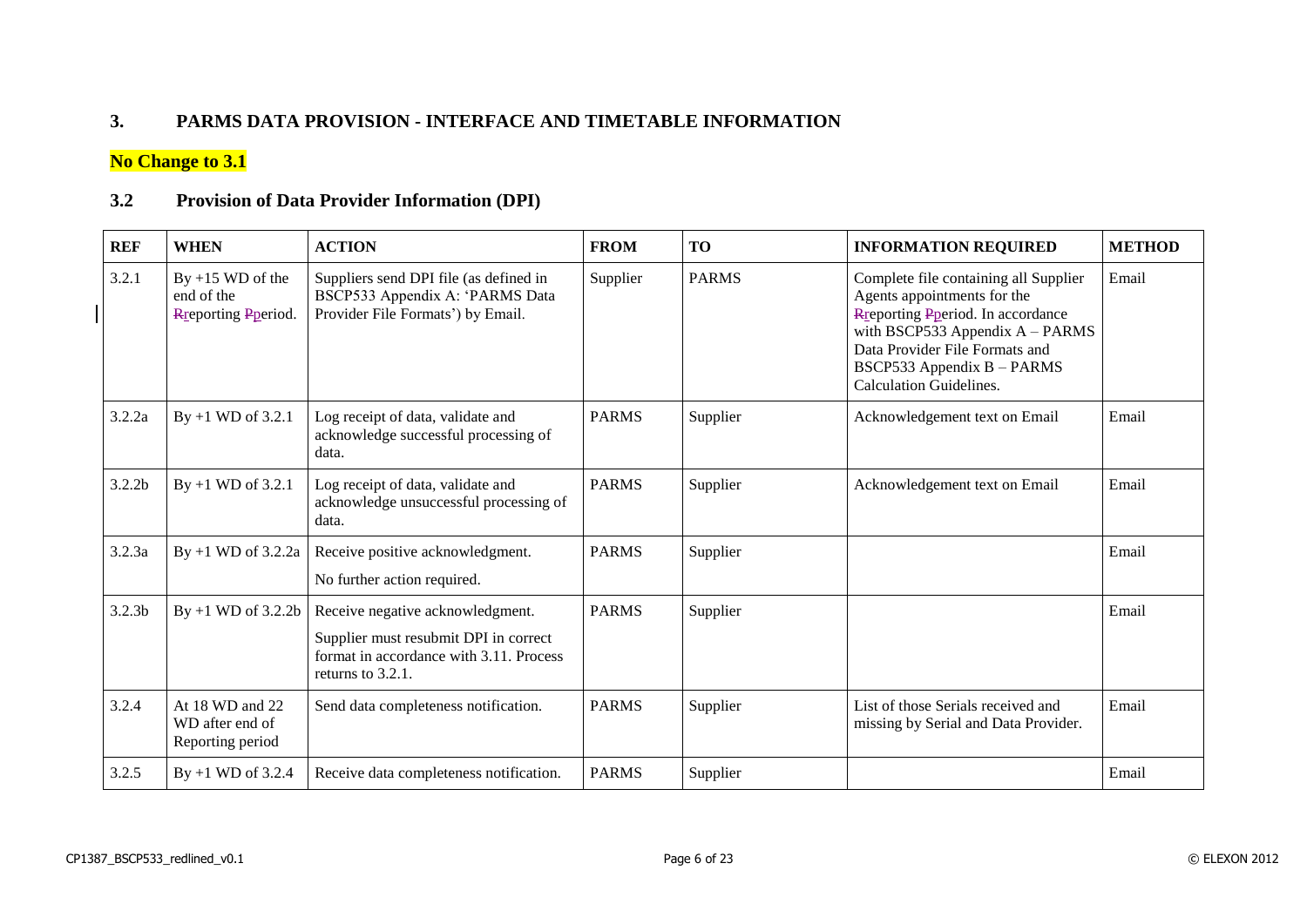**No Change to 3.3 to 3.6**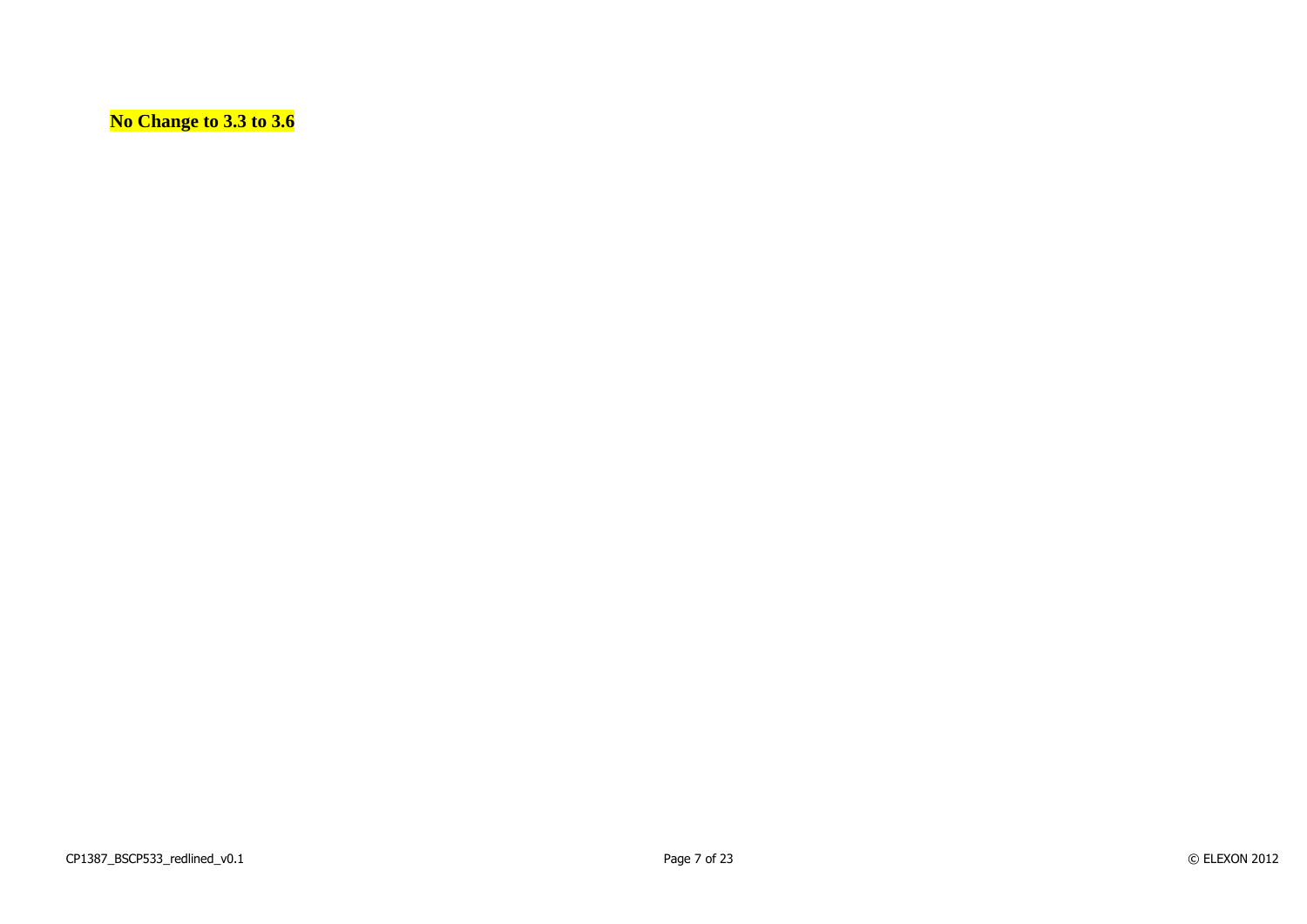#### **REF** WHEN **ACTION FROM TO INFORMATION REQUIRED METHOD**  $3.7.1$  By +1 WD of successful loading of Supplier Agent submitted Output Data Send data to Supplier (for those Meter Operator Serials that are reported by Data Collectors a copy is also sent to that Meter Operator). PARMS Supplier Copy of all Routine Performance Monitoring Report Data, relating to that Supplier but not submitted by that Supplier. Email.  $3.7.2a$  By +5 WD of 3.7.1 Receive and confirm data is valid for use in PARMS Techniques. Supplier BSC Service Desk Supplier sends form F533/05 to BSC Service Desk. If no response is received by  $+5$  WD then PARMS shall deem that data is fit for use in PARMS techniques. Email  $3.7.2b$  By +5 WD of 3.7.1 Receive and reject data (a Supplier should query and confirm with their appointed Agent that the data submission is incorrect prior to rejecting the data). A Meter Operator Agent cannot directly reject data about its performance. If an MOA wishes to query data this should be processed through their associated Supplier. Supplier BSC Service Desk Supplier sends form F533/05 to BSC Service Desk. If no response is received by  $+5$  WD then PARMS shall deem that data is fit for use in PARMS techniques. Email 3.7.2c  $\mid$  By +2 WD of 3.7.2b Supplier ensures resubmission of data from relevant Supplier Agent in accordance with rules for resubmission as set out in BSCP533 Appendix A: PARMS Data Provider File Formats. Process returns to 3.3.1. Supplier Agent on behalf of Supplier. PARMS Resubmission of correct data to replaced invalid data. Email 3.7.3a  $\begin{array}{|l|l|} \text{By +1 WD of 3.7.2a} & \text{Send form notifying acceptance of data.} \end{array}$  Supplier BSC Service Desk Form F533/05 Email 3.7,3b By +1 WD of 3.7.2a Apply PARMS techniques to data. PARMS Form F533/05 Internal 3.7.3c By +1 WD of 3.7.2b Send form notifying rejection of data.. Supplier BSC Service Desk Form F533/05 Email 3.7.3d By +1 WD of 3.7.2b Exclude PARMS data from PARMS techniques PARMS Form F533/05 Internal

#### **3.7 Supplier Validation of Supplier Agent provided Data**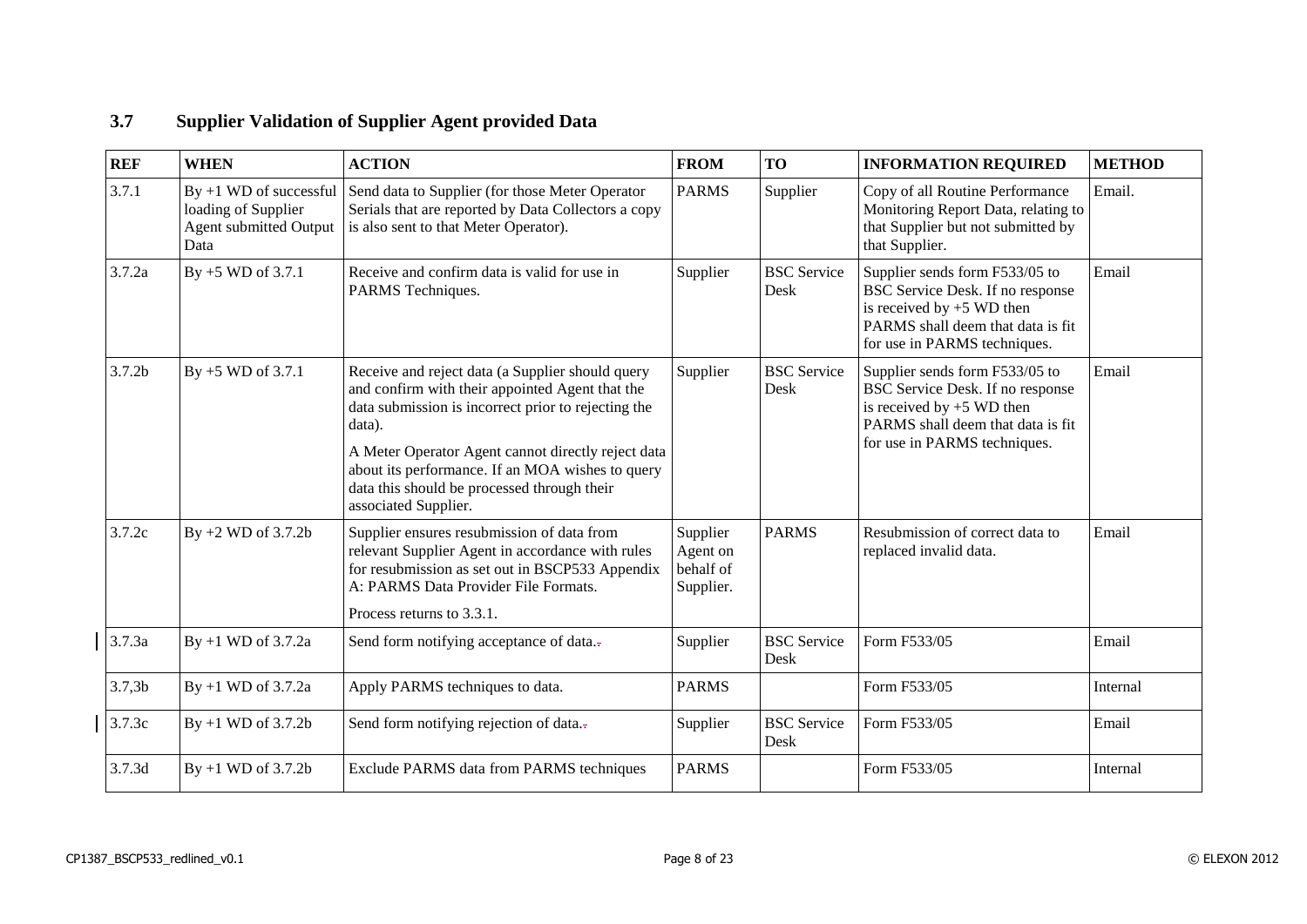**No Change to 3.8 to 3.11**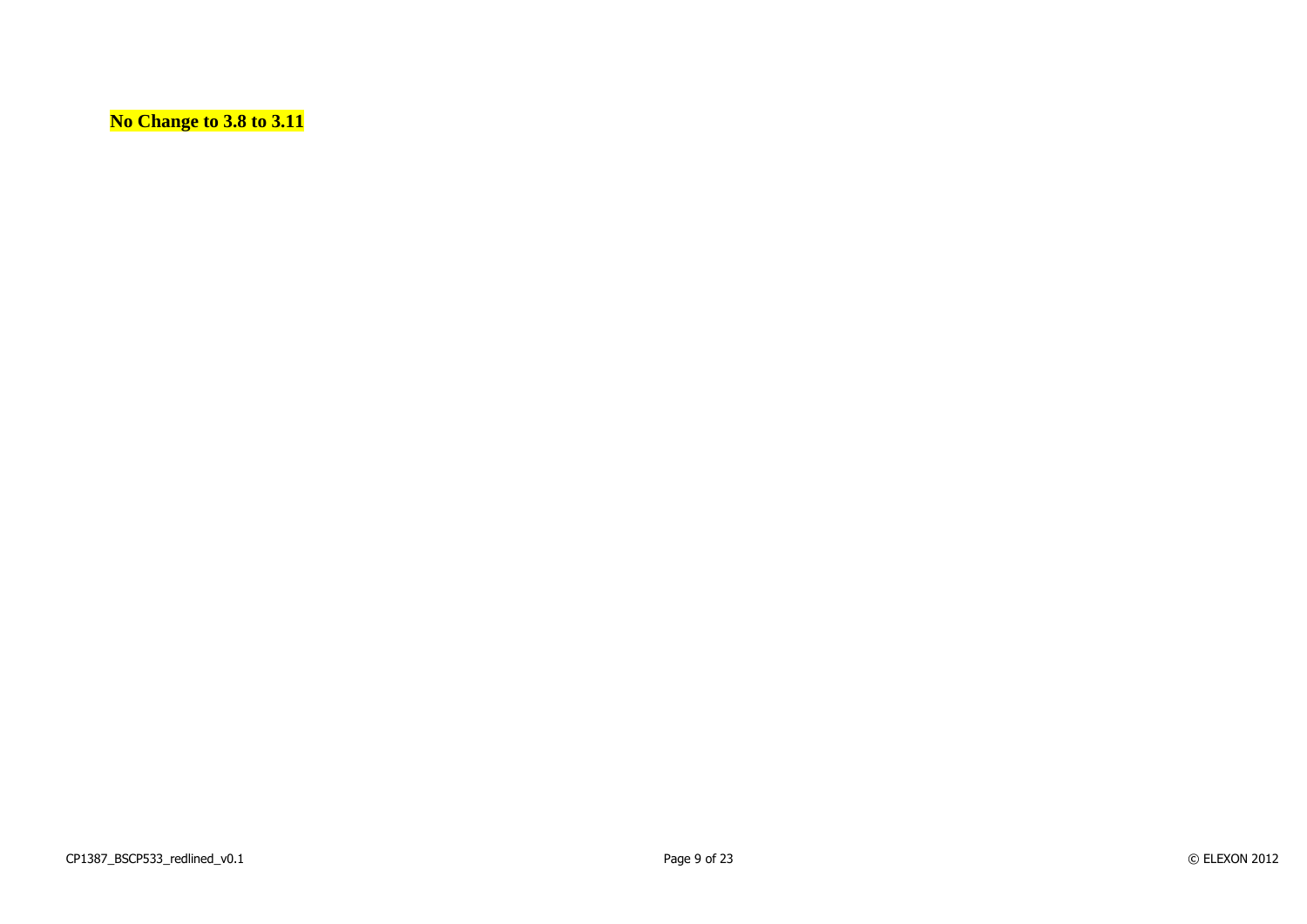## **4 MONITORING AND PUBLICATION OF PEER COMPARISON DATA INTERFACE AND TIMETABLE INFORMATION**

### **4.1 Monitoring and Reporting**

| <b>REF</b> | <b>WHEN</b>                                                            | <b>ACTION</b>                                                                                                                                          | <b>FROM</b>         | <b>TO</b>            | <b>INFORMATION REQUIRED</b>                                                                                                                | <b>METHOD</b>                                               |
|------------|------------------------------------------------------------------------|--------------------------------------------------------------------------------------------------------------------------------------------------------|---------------------|----------------------|--------------------------------------------------------------------------------------------------------------------------------------------|-------------------------------------------------------------|
| 4.1.1      | On the 26th WD after the<br>last day of the calendar<br>month          | Run reports and send to the PAA<br>PAA reviews data                                                                                                    | <b>PARMS</b><br>PAA | PAA                  | Validated PARMS data as<br>determined by the PAB from the<br>selection of s <b>Serials</b> and Market<br>Indicators noted within this BSCP | Email<br>Internal                                           |
| 4.1.2      | At any time after 4.1.1                                                | If appropriate seek clarification of<br>information/drill down data                                                                                    | <b>PAA</b>          | Data Provider        | Routine monthly reports                                                                                                                    | Telephone,<br>Email.                                        |
| 4.1.3      | In time for PAB                                                        | PAA<br>As determined by the PAB from the selection of<br>sSerials and Market Indicators noted within this<br>BSCP produce monthly validated PARMS data |                     | <b>PAB</b>           | <b>PARMS</b> Data                                                                                                                          | Paper                                                       |
| 4.1.4      | At PAB meeting                                                         | Request additional information if required                                                                                                             | PAB                 | PAA                  | Validated PARMS Data as in<br>4.1.3                                                                                                        | At meeting, via<br>minutes or via<br>Technical<br>Secretary |
| 4.1.5      | 1 WD after PAB meeting.<br>Request information from<br>Data Providers. | Agree format and timing of data provision<br>(In accordance with ref. $3.9/3.10$ )                                                                     | PAA                 | Data<br>Providers    | <b>Instructions from PAB</b><br>Request for Information Form<br>F533/02                                                                    | Telephone,<br>Email,                                        |
| 4.1.6      | To timescale agreed with<br><b>PAA</b>                                 | Provide additional information<br>(In accordance with ref. $3.9/3.10$ )                                                                                | Data<br>Provider    | PAA                  | Request for additional information<br>Form F533/02                                                                                         | As agreed with<br><b>PAA</b>                                |
| 4.1.7      | Within 1 WD of 4.1.6 and<br>then as requested                          | Log receipt of data and acknowledge<br>Analyse data as appropriate and forward to PAB<br>as requested<br>(In accordance with ref. $3.9/3.10$ )         | PAA<br>PAA          | Data Provider<br>PAB | Form F533/02<br>Additional information (and<br>supporting analysis from PAA<br>where appropriate)                                          | Email/Paper                                                 |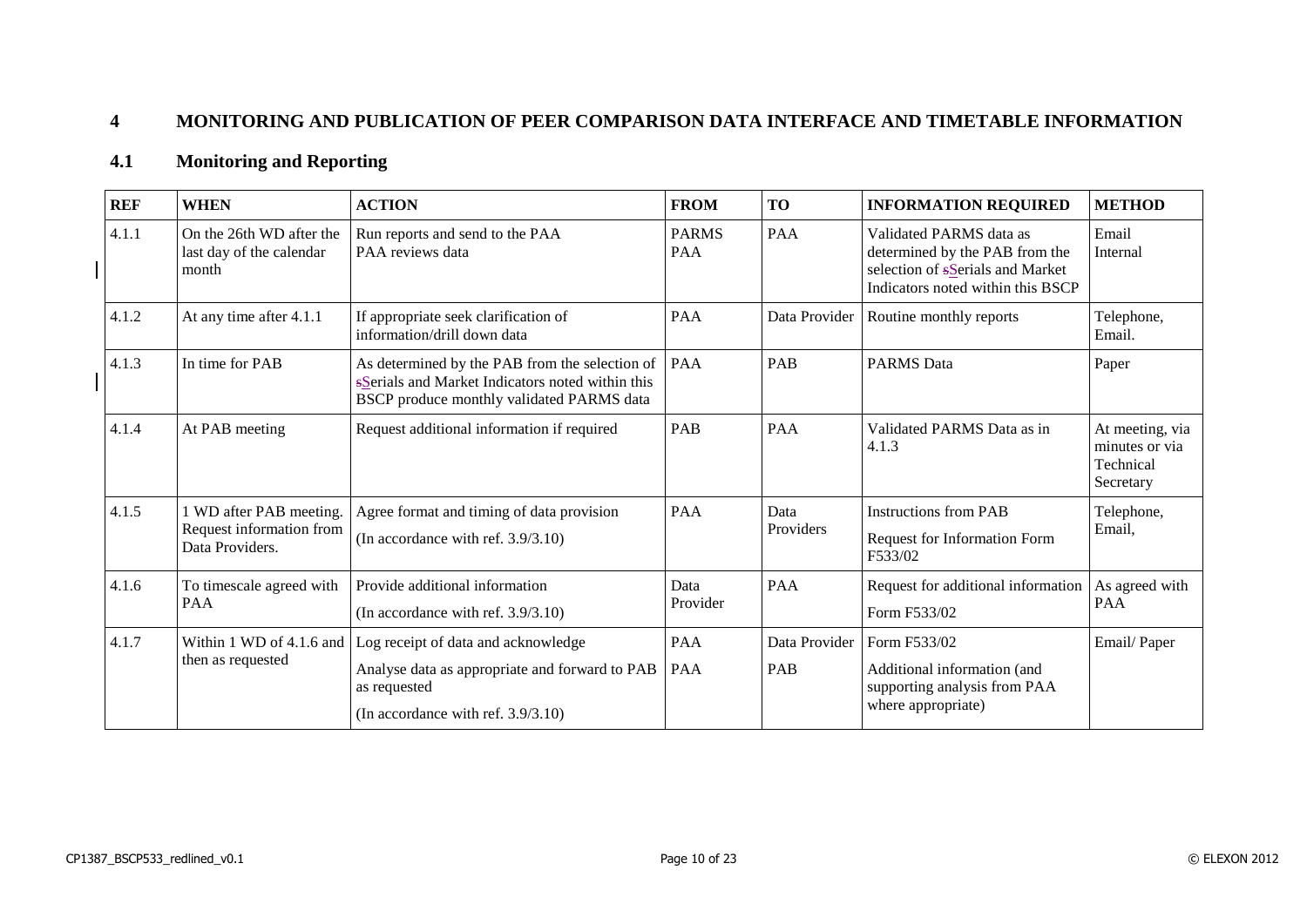**No Change to 4.2 to 4.5**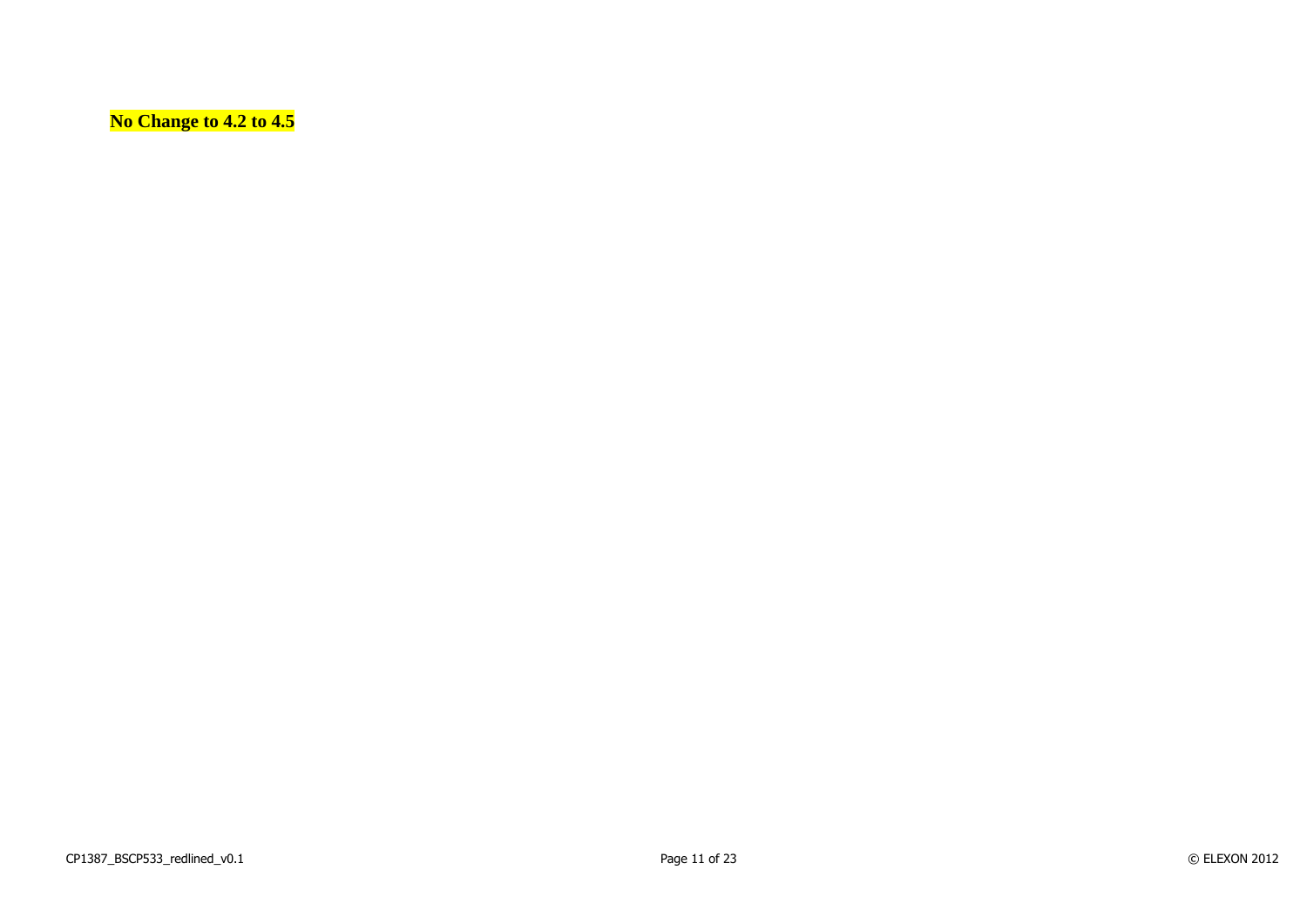#### **5. APPENDICES**

#### **No Change to 5.1 to 5.12**

#### **5.13 Consolidated PARMS Report**

PARMS will produce one Consolidated PARMS Report for each Supplier, and Meter Operator (where relevant), detailing all validated and processed data pertaining to that Supplier or Meter Operator for each Rreporting Pperiod. This report shall be generated 25 WD after the end of each Rreporting Pperiod. A copy of the Consolidated PARMS Report is detailed in section 7.5.

#### **No Change to 5.14**

#### **5.15 Peer Comparison Serials & Standards**

The Peer Comparison Technique will apply to the following sSerials and standards (as defined within the PARMS Calculation Guidelines). The PAB will determine those PARMS Serials to be included in the Public and Quarterly Peer Comparison Reports and as per sections 4.2 and 4.3.

| <b>Serial</b> | <b>Titled</b>                                                           | <b>Reporting Level for PC</b><br>(National or GSP) |
|---------------|-------------------------------------------------------------------------|----------------------------------------------------|
| CM01          | <b>CVA MOA Proving Tests</b>                                            | National by MOA                                    |
| CM02          | <b>CVA MOA Fault Resolution</b>                                         | National by MOA                                    |
| <b>SP11</b>   | Timely Appointment of Agents                                            | GSP Group by Supplier                              |
| SP12          | Timely Notification of Changes of the Data<br>Aggregator via D0148      | GSP Group by Supplier                              |
| <b>SP13</b>   | Timely Notification of Changes of the Meter<br>Operator Agent via D0148 | GSP Group by Supplier                              |
| <b>SP14</b>   | Timely Notification of Changes of the Data Collector<br>via D0148       |                                                    |
| <b>SP15</b>   | Missing Appointments of Agents                                          | GSP Group by Supplier                              |
| <b>HM11</b>   | Timely Sending of HH MTDs to HHDCs                                      | GSP Group by HHMOA                                 |
| <b>HM12</b>   | Missing HH MTDs                                                         | <b>GSP Group by HHMOA</b>                          |
| <b>HM13</b>   | <b>Quality of HH MTDs</b>                                               | GSP Group by HHMOA                                 |
| <b>HM14</b>   | <b>Timely HH Meter Investigation Requests</b>                           | GSP Group by HHMOA                                 |
| <b>NM11</b>   | Timely Sending of NHH MTDs to NHHDCs                                    | <b>GSP Group by NHHMOA</b>                         |
| <b>NM12</b>   | <b>Missing NHH MTDs</b>                                                 | GSP Group by NHHMOA                                |
| NC11          | Missing NHH Meter Reads & History from Old<br>NHHDC to New NHHDC        | GSP Group by NHHDC                                 |
| SP01          | Delivery of Routine Performance Reports                                 | National by Supplier                               |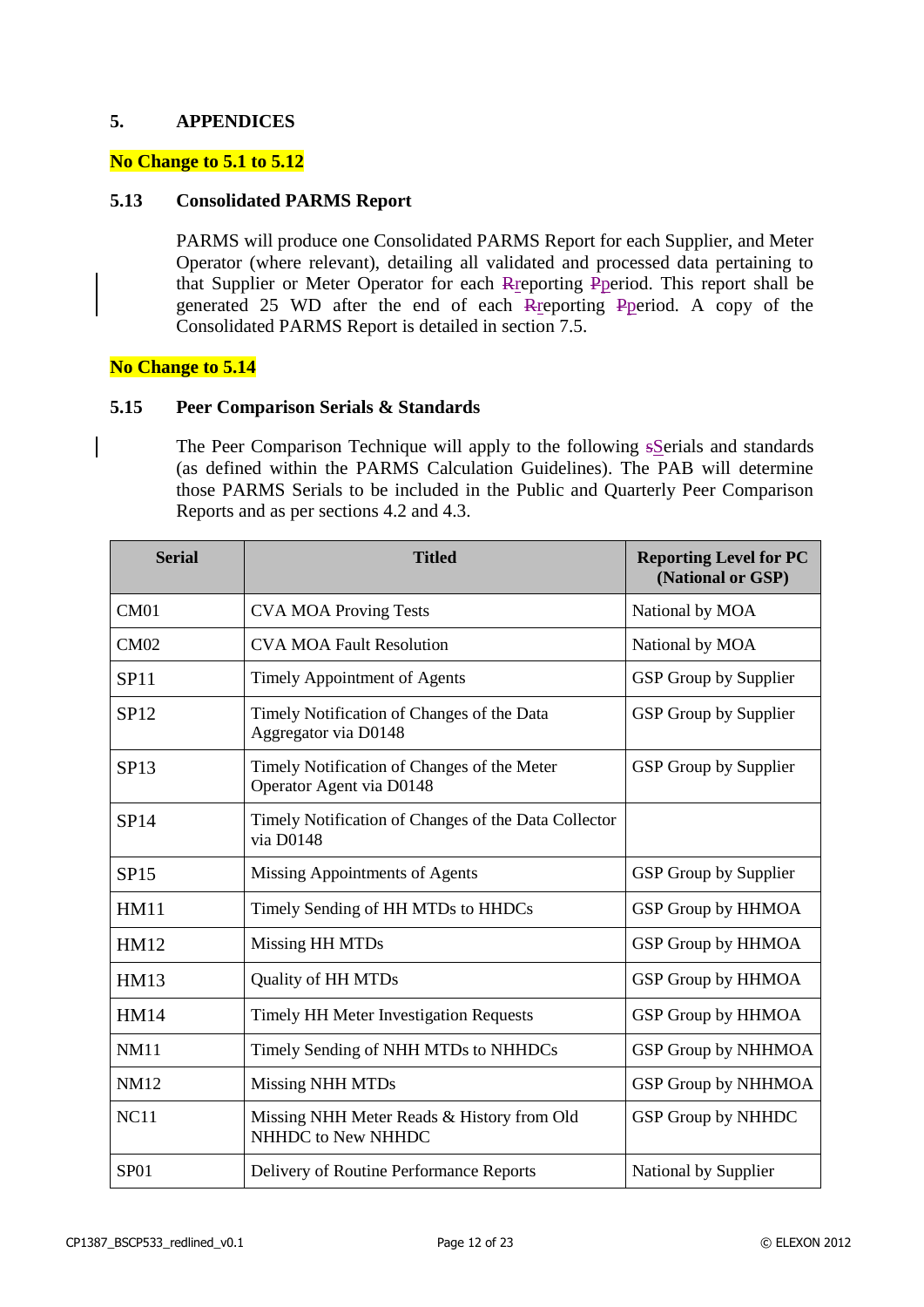| <b>Serial</b>    | <b>Titled</b>                        | <b>Reporting Level for PC</b><br>(National or GSP) |
|------------------|--------------------------------------|----------------------------------------------------|
| SP02             | Delivery of Routine Performance Logs | National by Supplier                               |
| <b>SP04</b>      | Installation of HH Metering          | <b>GSP</b> by Supplier                             |
| SP <sub>07</sub> | SMRA & SVAA MSID Count               | <b>GSP</b> by Supplier                             |
| <b>SP08</b>      | Energy and MSIDs on Actuals          | GSP by Supplier                                    |
| SP <sub>09</sub> | <b>NHH</b> Defaults                  | GSP by Supplier                                    |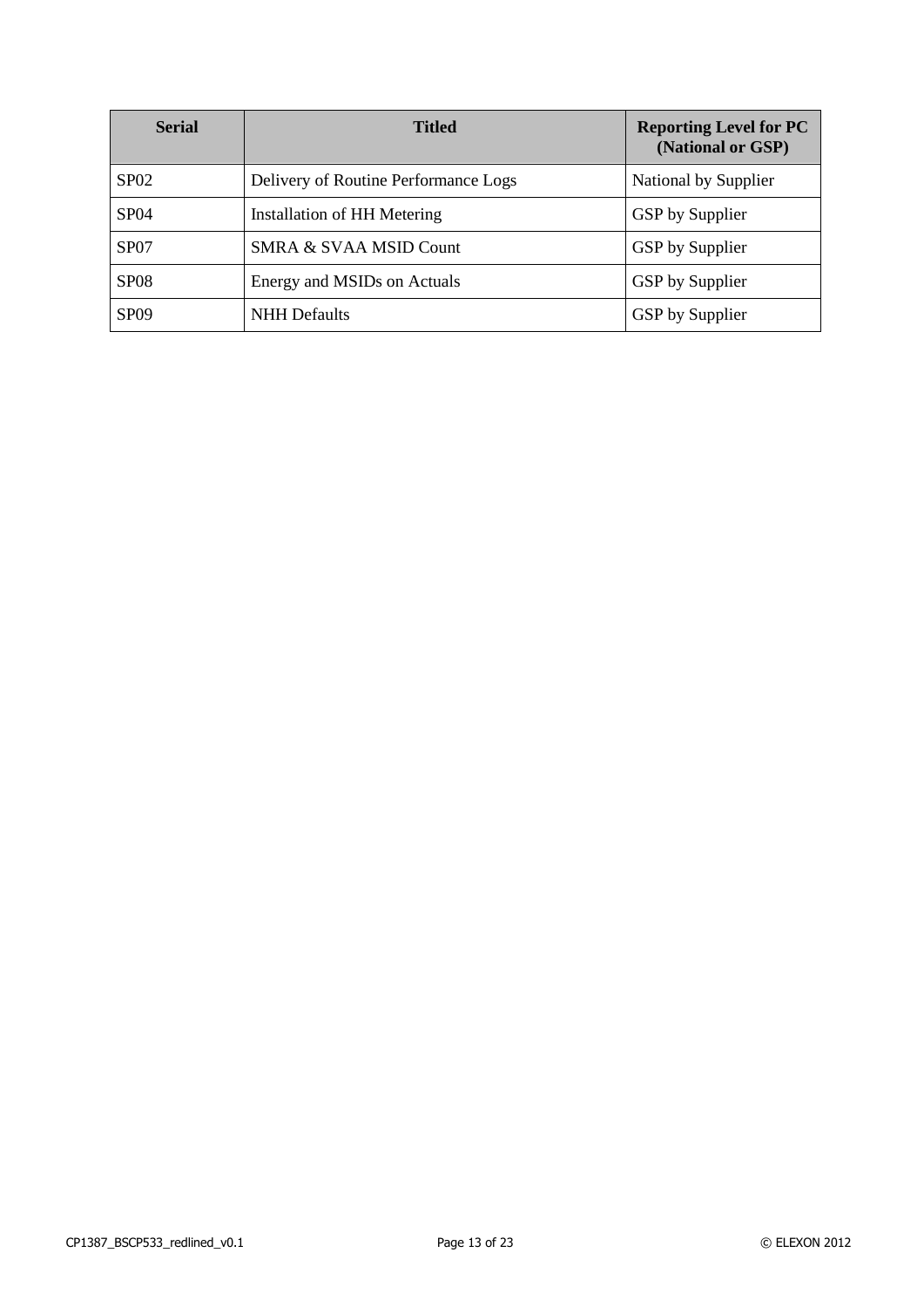#### **5.16 No Change**

#### **5.17 Error and Failure Resolution and Escalation**

Once a performance issue is identified and initial investigation undertaken, the PAA may wish to refer this matter to the PAB. The procedure for this referral and any subsequent escalation to the PAB or the Panel is in accordance with BSCP538, Error and Failure Resolution.

#### **Appendix A: PARMS Data Provider File Formats**

The PARMS File Formats Specification is associated with BSCP533 but is a separate document.

#### **Appendix B: PARMS Calculation Guidelines**

The PARMS Calculation Guidelines document is associated with BSCP533 but is a separate document.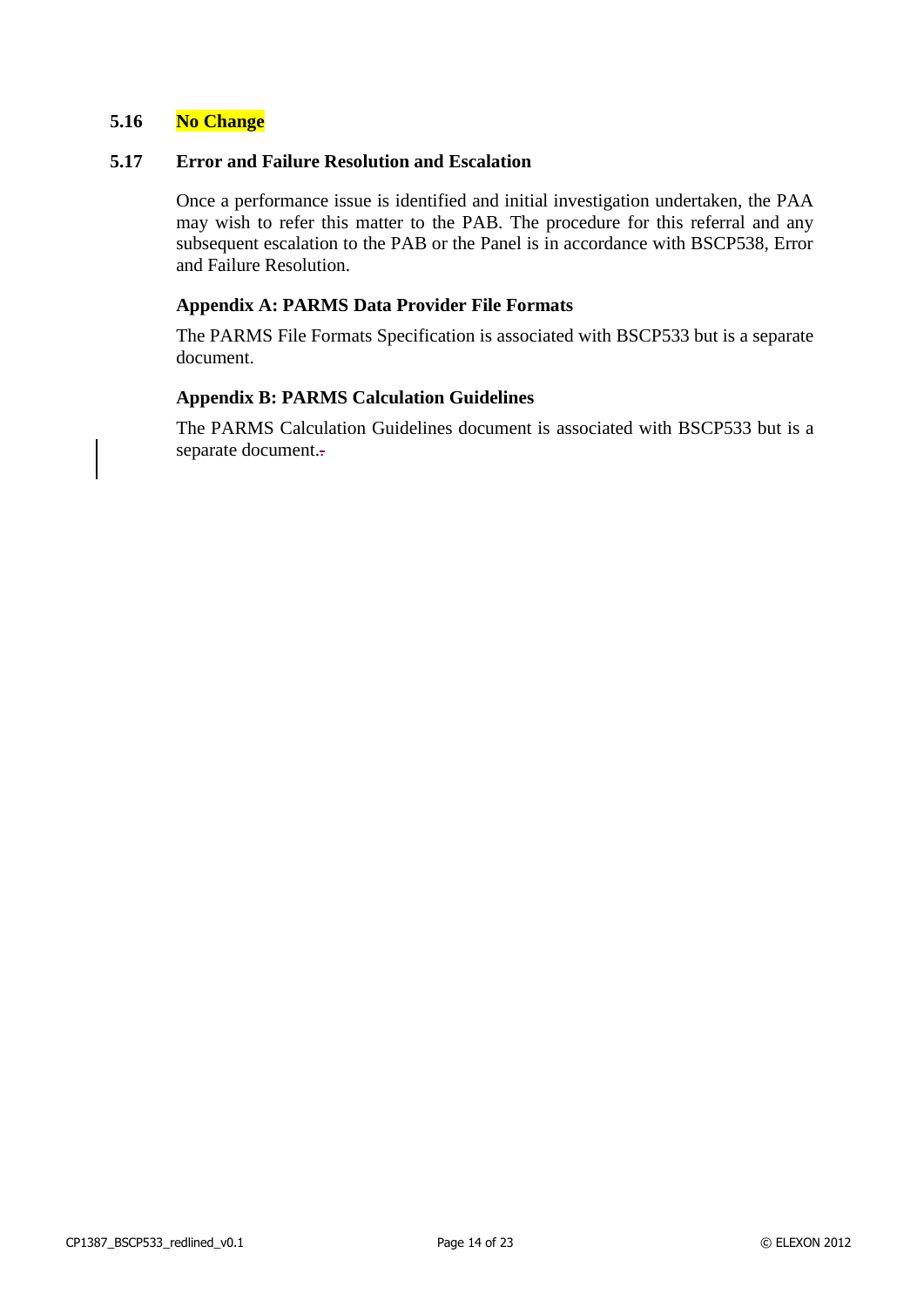#### **6. FORMS**

| <b>Data Provision Authorisation Form</b> |                             |                 |  |  |
|------------------------------------------|-----------------------------|-----------------|--|--|
| To:                                      | <b>BSC Service Desk</b>     |                 |  |  |
| From:                                    |                             | Date:           |  |  |
| Company Name:                            |                             |                 |  |  |
| Address:                                 |                             | Participant Id: |  |  |
|                                          |                             |                 |  |  |
|                                          |                             |                 |  |  |
| Category of Data                         | SMRA <sub>+</sub>           |                 |  |  |
| Provider                                 | Supplier/Supplier Agent     |                 |  |  |
|                                          | Data Collector              |                 |  |  |
|                                          | <b>Meter Operator Agent</b> |                 |  |  |
|                                          | Data Aggregator*            |                 |  |  |
|                                          | * Delete as appropriate     |                 |  |  |
|                                          |                             |                 |  |  |
| Authorised<br>Personnel:                 |                             |                 |  |  |
| Names:                                   |                             |                 |  |  |
| Telephone No:                            |                             |                 |  |  |
| Data submission<br>email address:        |                             |                 |  |  |
|                                          |                             |                 |  |  |

These contact details are: In addition to existing contact(s) / A replacement for existing contact(s)  $*$ 

*\* Delete as appropriate*

Please email BSC Service Desk.

**F533/01**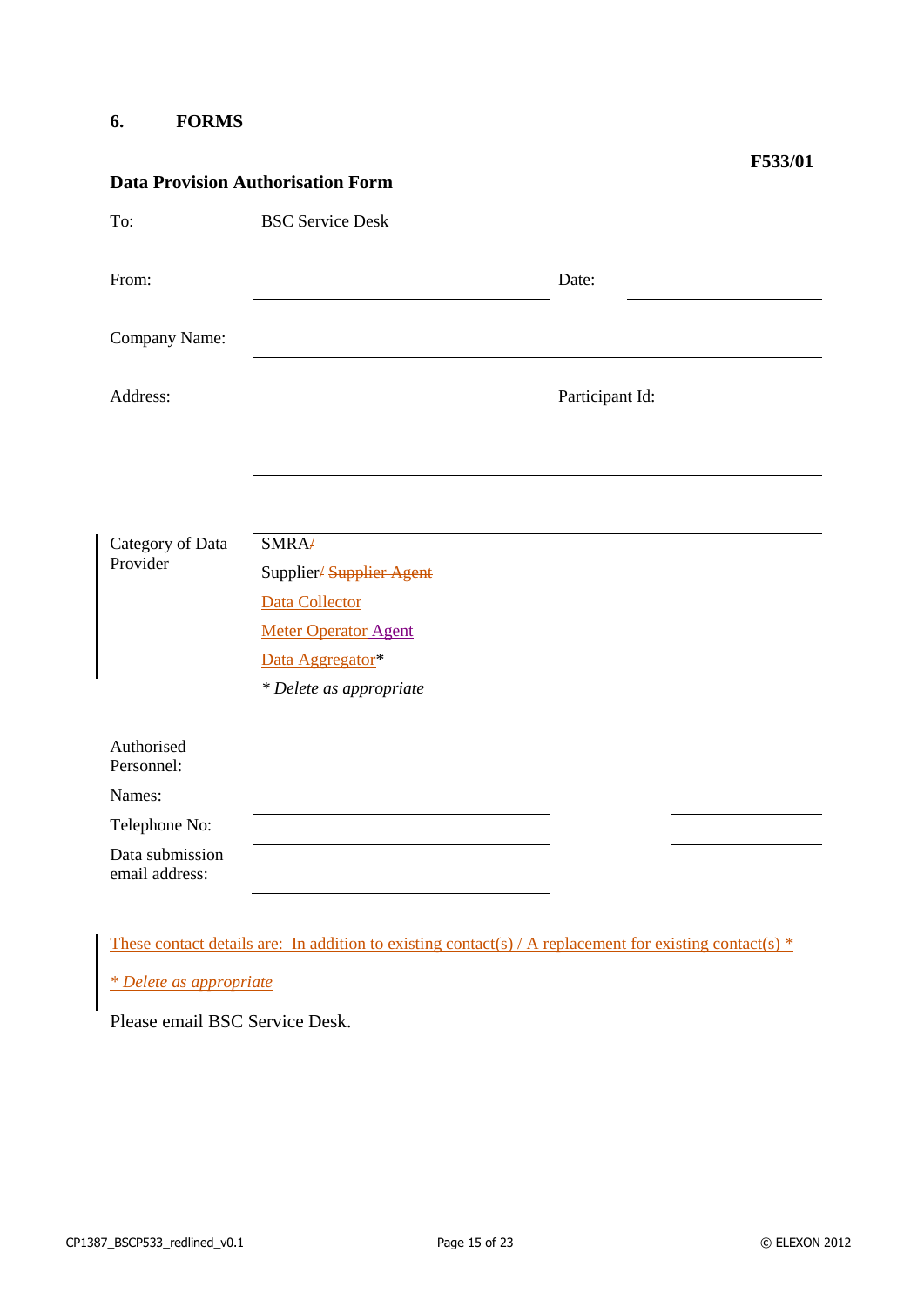## **Request for Information**

| To:                         |     |       |  |
|-----------------------------|-----|-------|--|
| Company Name:               |     |       |  |
|                             | PAA |       |  |
| From:                       |     | Date: |  |
| Contact No:                 |     |       |  |
| Reporting Period:           |     |       |  |
| From:                       |     | To:   |  |
|                             |     |       |  |
| Log Query* No:              |     |       |  |
| * Delete as appropriate     |     |       |  |
| <b>Description/Request:</b> |     |       |  |
|                             |     |       |  |
|                             |     |       |  |
|                             |     |       |  |
|                             |     |       |  |
|                             |     |       |  |
|                             |     |       |  |
|                             |     |       |  |
|                             |     |       |  |
|                             |     |       |  |

Please email information/data PAA.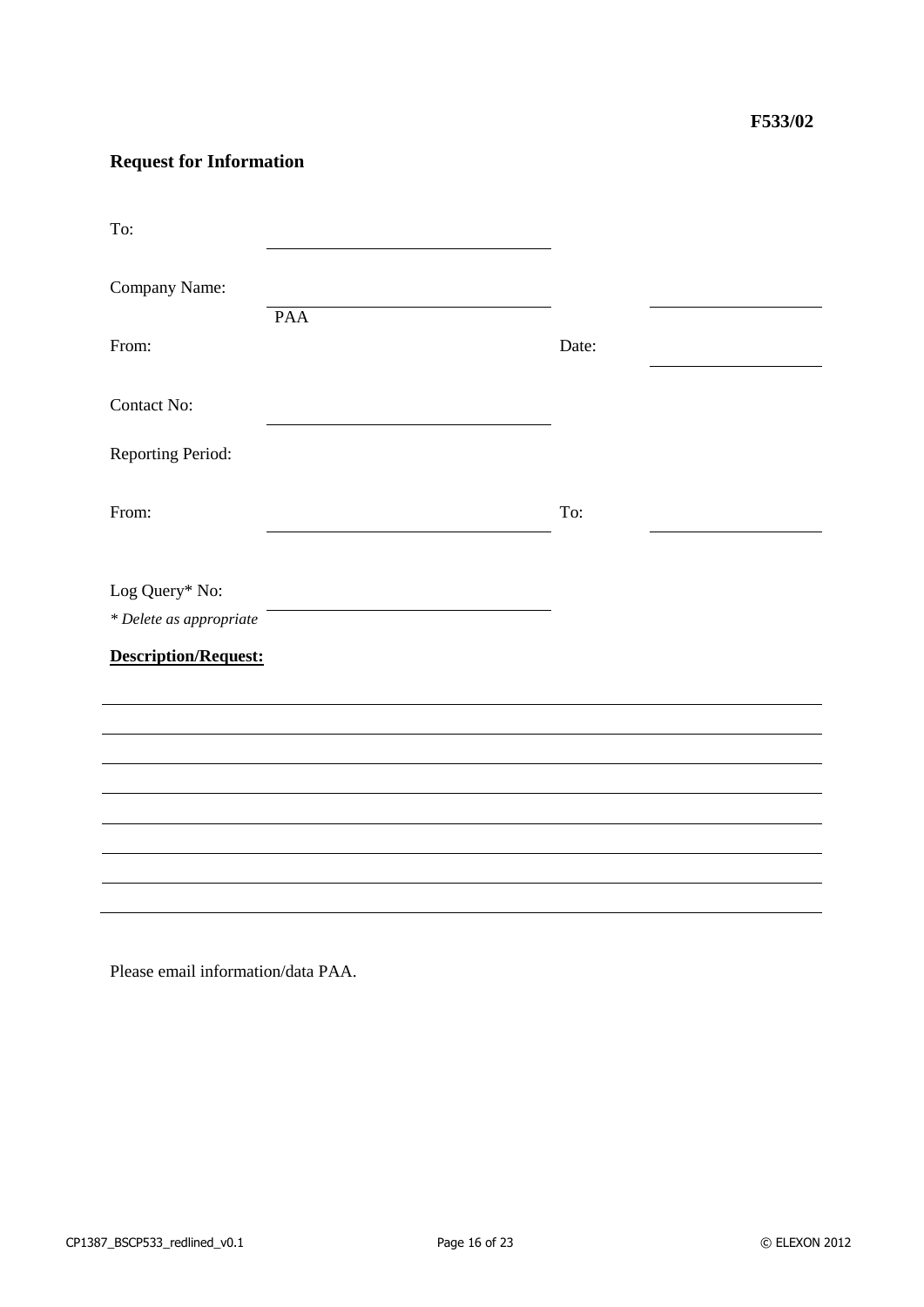## **Query Form**

| To:                       | <b>PAA</b>               | Date:                   |  |  |
|---------------------------|--------------------------|-------------------------|--|--|
| From:                     |                          | Authorised<br>Signature |  |  |
| Telephone No:             |                          |                         |  |  |
| Category of Data Provider | SMRA/Supplier/SVAA/CDCA: |                         |  |  |
| Log No:                   |                          |                         |  |  |
|                           | Description of Query:    |                         |  |  |
|                           |                          |                         |  |  |
|                           |                          |                         |  |  |
|                           |                          |                         |  |  |
|                           |                          |                         |  |  |
|                           |                          |                         |  |  |
|                           |                          |                         |  |  |

Please send to PAA.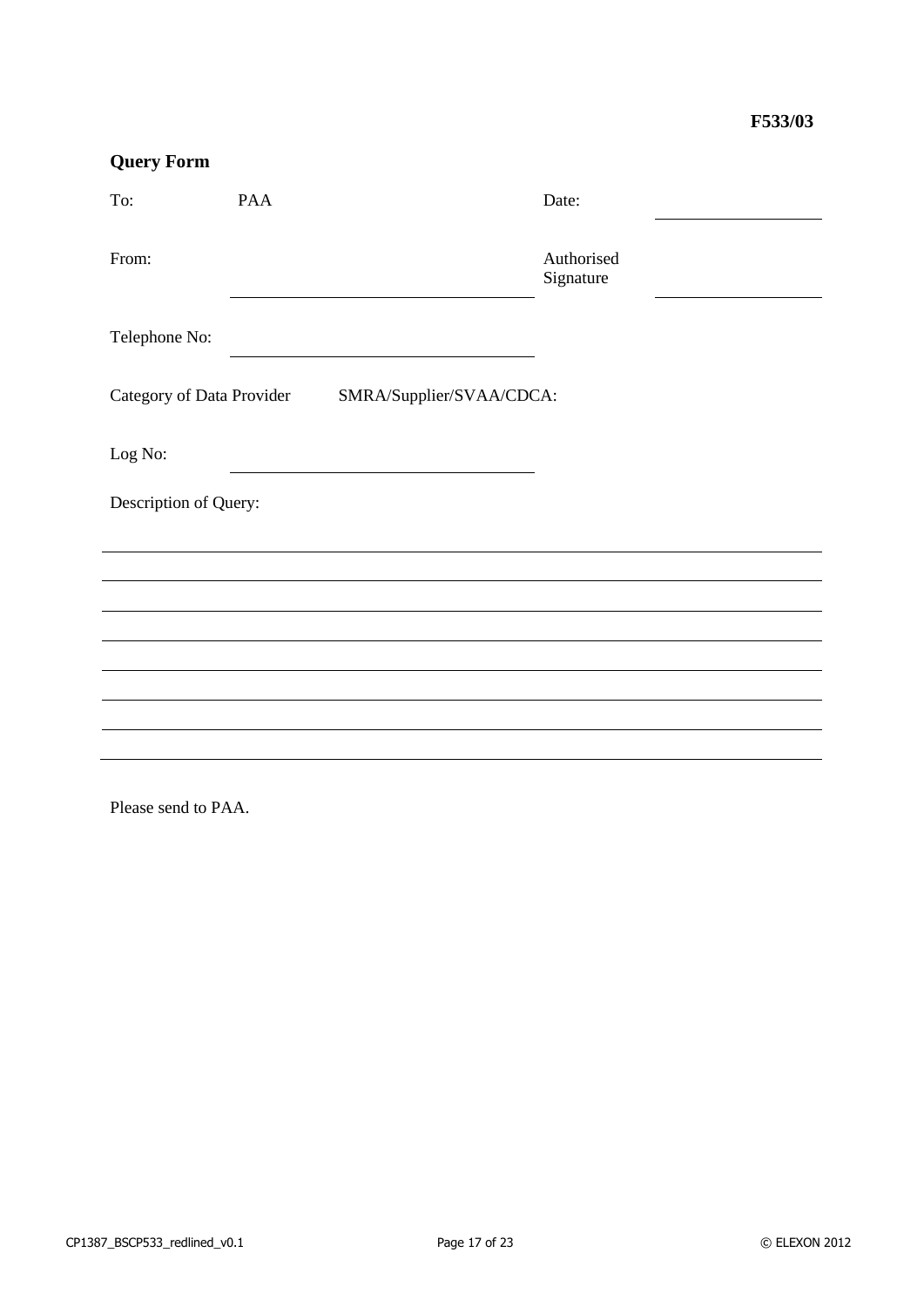## **Query Response**

| To:                |                                     | Company Name: |  |
|--------------------|-------------------------------------|---------------|--|
| From:              | Performance Assurance Administrator | Signature:    |  |
| Date:              |                                     | Telephone No: |  |
| Query No:          |                                     |               |  |
| Response to Query: |                                     |               |  |
|                    |                                     |               |  |
|                    |                                     |               |  |
|                    |                                     |               |  |
|                    |                                     |               |  |
|                    |                                     |               |  |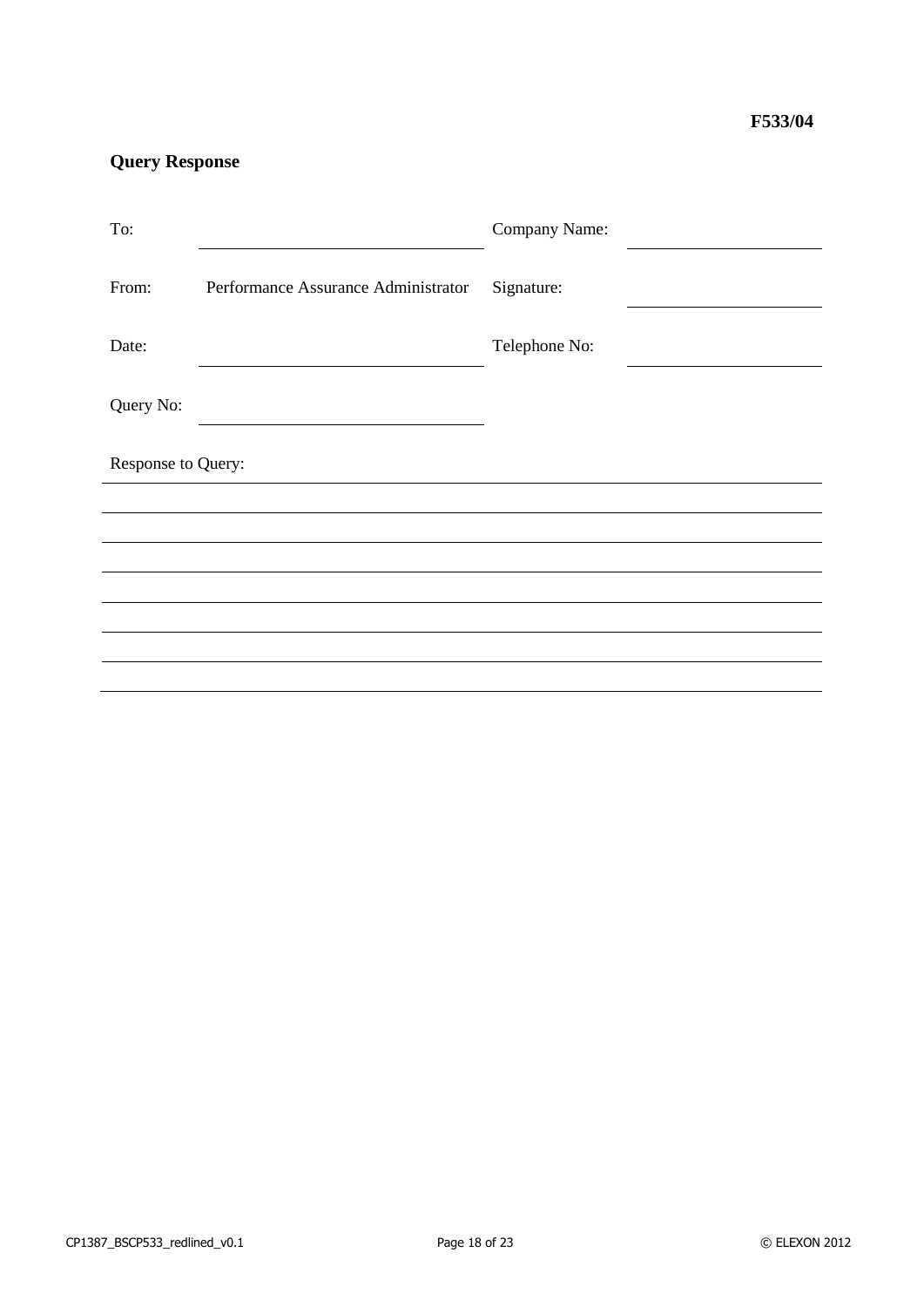## **Supplier Validation Response (Supplier Agent submitted data)**

To: BSC Service Desk

From (Supplier Name):

Date: Telephone No:

I hereby wish to confirm the following data and agree its use in PARMS techniques.

| File ID<br>(Taken from<br>the relevant<br>received<br>report) | <b>Reporting Period</b> | <b>Serial</b> | <b>Data Provider</b> |
|---------------------------------------------------------------|-------------------------|---------------|----------------------|
|                                                               |                         |               |                      |
|                                                               |                         |               |                      |
|                                                               |                         |               |                      |
|                                                               |                         |               |                      |
|                                                               |                         |               |                      |
|                                                               |                         |               |                      |
|                                                               |                         |               |                      |
|                                                               |                         |               |                      |
|                                                               |                         |               |                      |
|                                                               |                         |               |                      |
|                                                               |                         |               |                      |
|                                                               |                         |               |                      |
|                                                               |                         |               |                      |
|                                                               |                         |               |                      |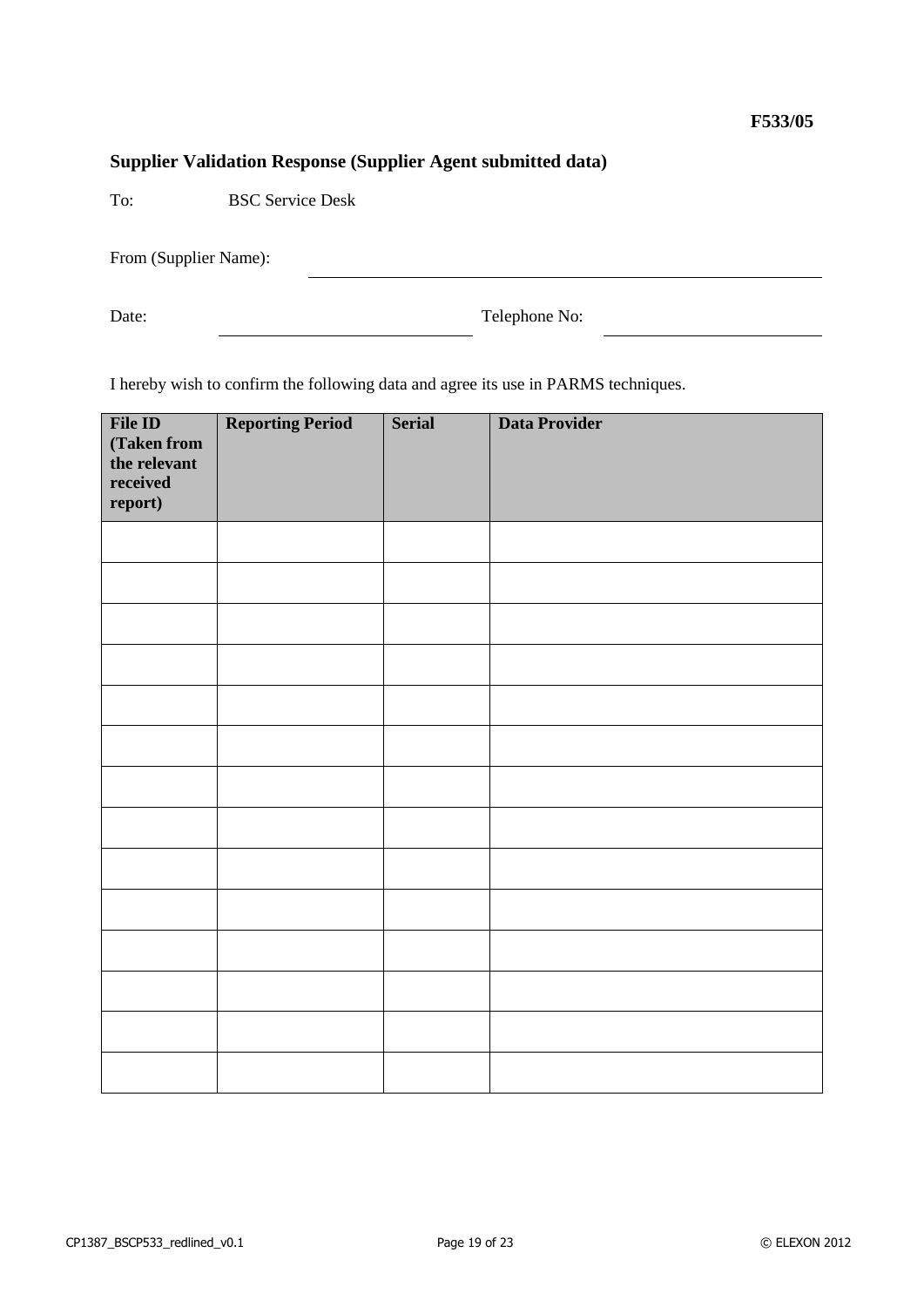I hereby wish to reject the following data and do not agree its use in PARMS techniques.

| File ID<br>(Taken from<br>the relevant<br>received<br>report) | <b>Reporting</b><br><b>Period</b> | <b>Serial</b> | <b>Data</b><br><b>Provider</b> | <b>Reason for rejection of Data</b> |
|---------------------------------------------------------------|-----------------------------------|---------------|--------------------------------|-------------------------------------|
|                                                               |                                   |               |                                |                                     |
|                                                               |                                   |               |                                |                                     |
|                                                               |                                   |               |                                |                                     |
|                                                               |                                   |               |                                |                                     |
|                                                               |                                   |               |                                |                                     |
|                                                               |                                   |               |                                |                                     |
|                                                               |                                   |               |                                |                                     |
|                                                               |                                   |               |                                |                                     |
|                                                               |                                   |               |                                |                                     |
|                                                               |                                   |               |                                |                                     |
|                                                               |                                   |               |                                |                                     |
|                                                               |                                   |               |                                |                                     |
|                                                               |                                   |               |                                |                                     |
|                                                               |                                   |               |                                |                                     |

Please send to BSC Service Desk.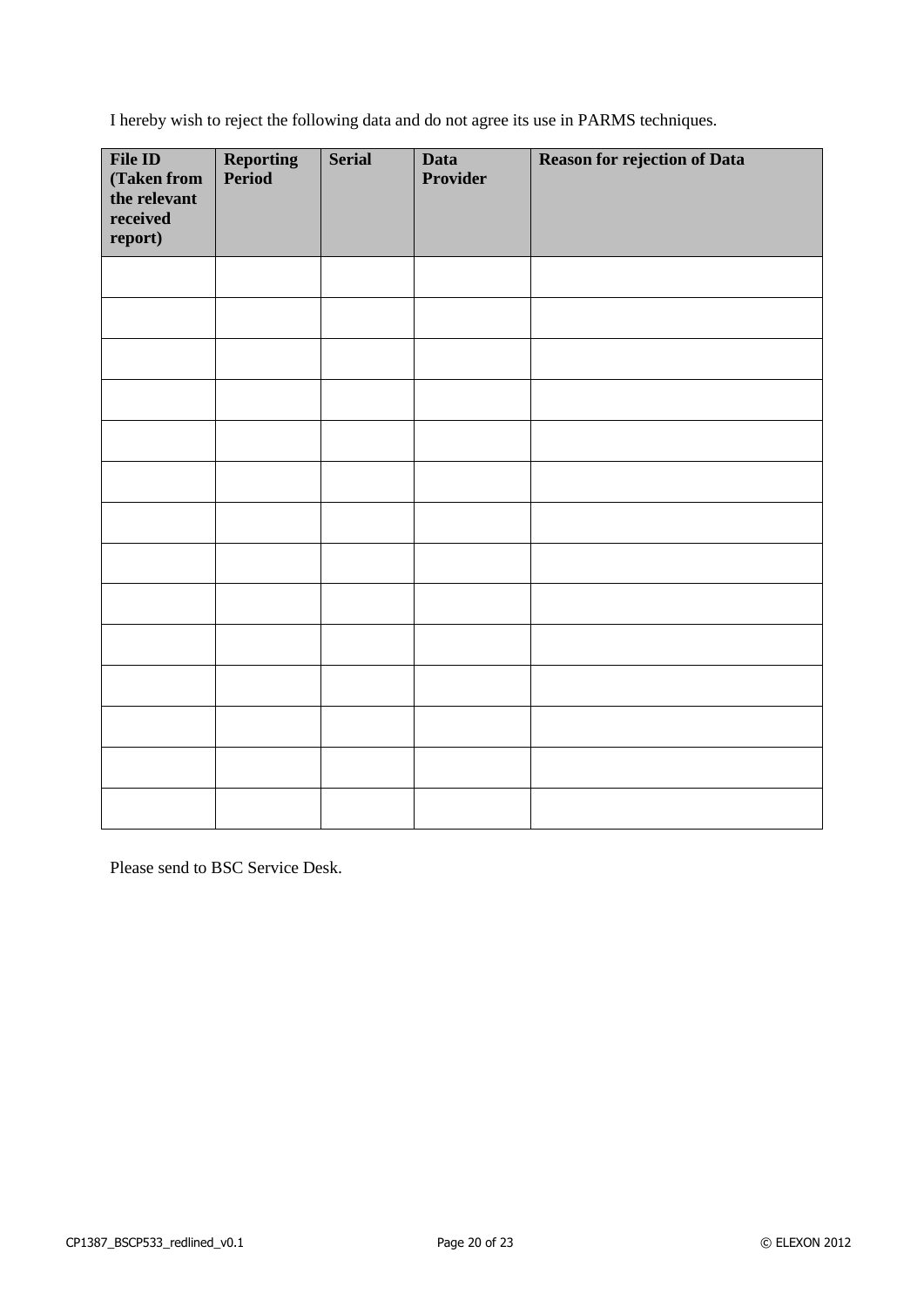#### **Peer Comparison Contact Authorisation Form**

Email to BSC Service Desk

Authorised Contact to Receive Peer Comparison Reports

Authorised Contact Name: ……………………………………..

Organisation Name: …………………………………………….

Participant Role *(Delete as appropriate)*:

Supplier / Meter Operator Agent / Data Aggregator / Data Collector

Market Sector *(Delete as appropriate)*:

Half Hourly / Non Half Hourly  $+$  (please specify whether Supplier, HHMOA, NHHMOA, HHDA, NHHDA, HHDC, NHHDC):

…………………………………

Participant Id: ………………………………..

Address: ……………………………………………………………..

………………………………………………………………………..

Tel: …………………………………………………………

Authorised contact Email Address: ……………………………………………

This contact is: In addition to existing contact(s) / To replace existing contact(s)\*

*\* Delete as appropriate*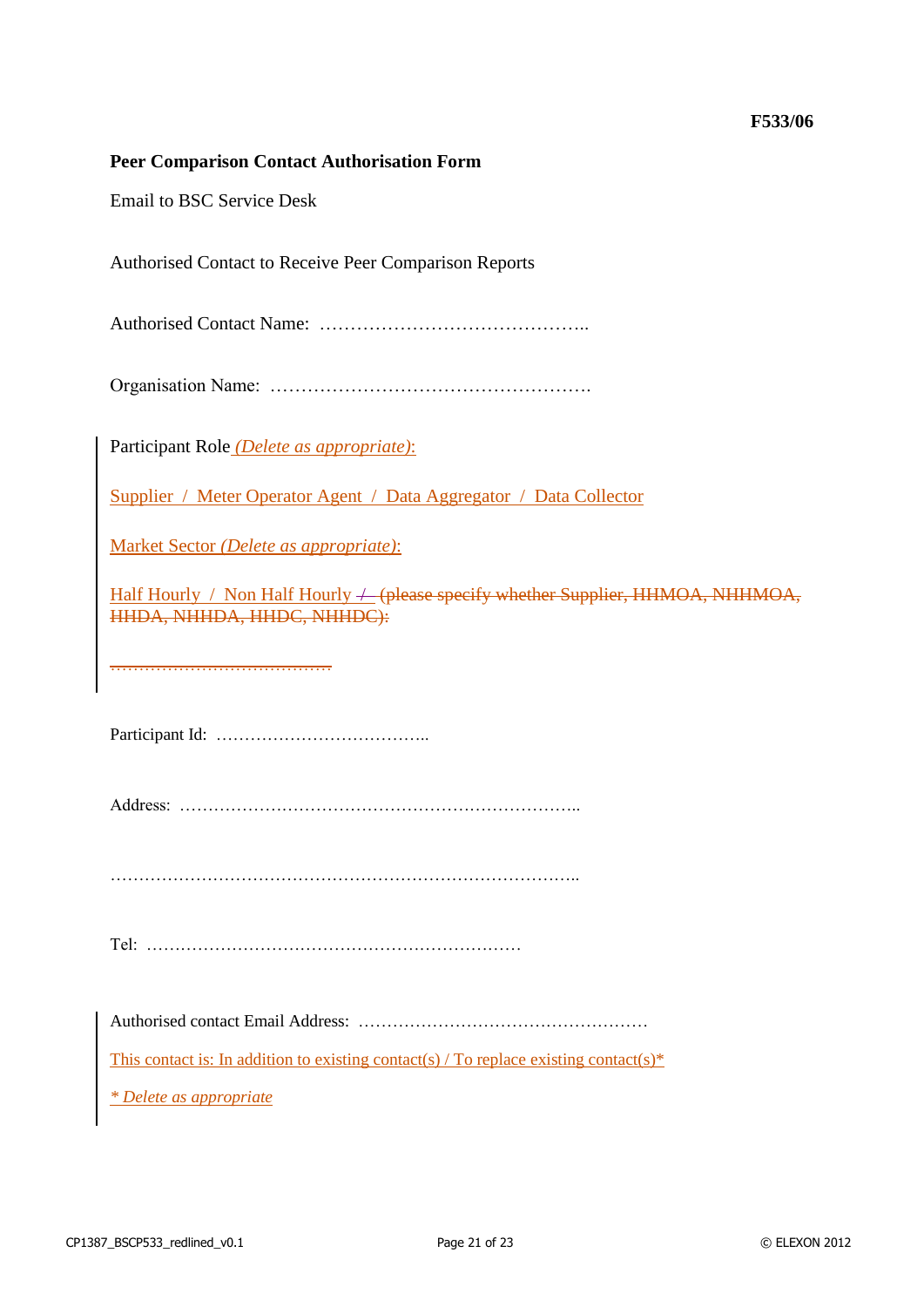## **Peer Comparison Query Form**

| To:     | Performance Assurance Administrator         |                       |  |  |  |
|---------|---------------------------------------------|-----------------------|--|--|--|
| From:   |                                             | Authorised Signature: |  |  |  |
| Tel:    |                                             |                       |  |  |  |
| Log No: |                                             |                       |  |  |  |
|         | Description of Query:                       |                       |  |  |  |
|         |                                             |                       |  |  |  |
|         |                                             |                       |  |  |  |
|         |                                             |                       |  |  |  |
|         |                                             |                       |  |  |  |
|         |                                             |                       |  |  |  |
|         |                                             |                       |  |  |  |
|         | Please Email the PAA.                       |                       |  |  |  |
|         | THIS SECTION TO BE USED BY PAA              |                       |  |  |  |
|         | I hereby acknowledge receipt of your query. |                       |  |  |  |
| Name:   |                                             | Signature:            |  |  |  |
|         | Query Number assigned:                      | Date:                 |  |  |  |